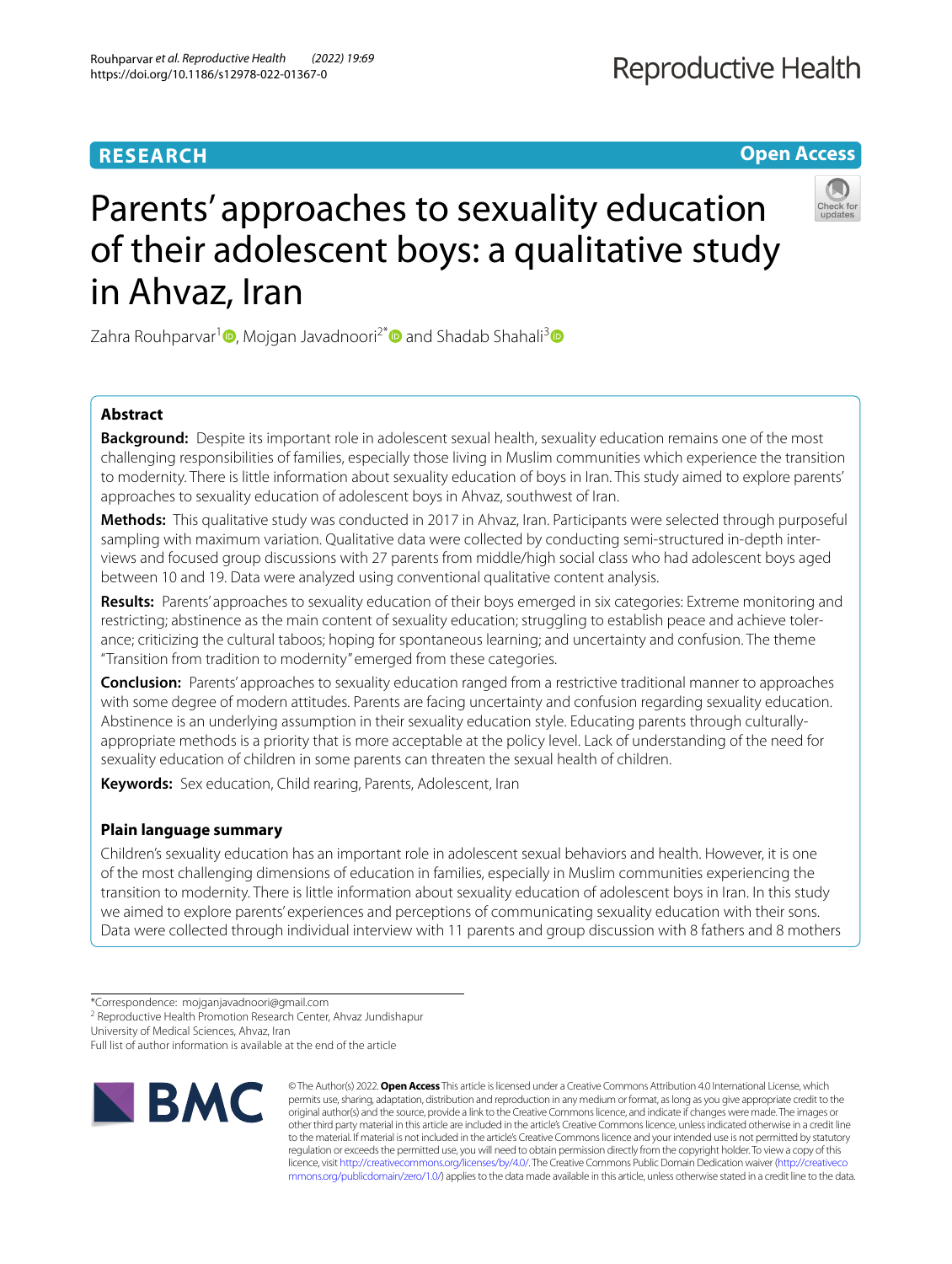who had sons aged 10–19, living in Ahvaz, in south west of Iran. We summarized and categorized parents' approaches to sexuality education in categories including: Extreme monitoring and restricting; abstinence as the main content of sexuality education; struggling to establish peace and achieve tolerance; criticizing the cultural taboos; hoping for spontaneous learning; and uncertainty and confusion. Parents' approaches to sexuality education ranged from a restrictive traditional manner to some degree of modern conduct. Findings imply that parents are facing challenges regarding sexuality education: uncertainty about the necessity of it, and confusion between religious teachings and modernity. Abstinence is still a central assumption and pre-marital sex is off-limits in their sexuality education. They hoped that they could enhance the children's adherence to family's values regarding sexuality, by establishing a peaceful relationship with them. These fndings provide evidence for culturally-appropriate educational programs for parents to improve their skills and knowledge about sexuality education. These fndings highlighted the fact that Iranian parents are experiencing a "Transition from tradition to modernity".

## **Background**

Sexuality education is recognized as a human right and an indispensable necessity for development, but most adolescents have little access to sexuality education, especially those living in developing countries [[1\]](#page-8-0). Notwithstanding, many adolescents engage in high-risk sexual behaviors or sexual abuse that can lead to morbidity and mortality [\[2](#page-9-0)].

Several studies have indicated that parent-adolescent sexual communication is associated with lower risky behaviors and more conservative sexual beliefs and attitudes in adolescents  $[3]$  $[3]$ . They have also stressed the positive impact of school-based sexuality education [\[4](#page-9-2)]. In spite of this, there is immense cultural resistance to sexuality education in Asian cultures. Most parents traditionally believe that talking to children about sexuality can lead to early sexual activity, which is labeled as sexual deviation or unrestrained sex [\[5](#page-9-3), [6\]](#page-9-4). Misunderstanding of the nature, purpose, and efects of sexuality education can lead to resistance [\[7](#page-9-5)]. In the past few decades, a large number of boys have been reported to have no signifcant communication with their parents on sexual issues and receive most of their sexual information from peers and the media [\[8](#page-9-6)]. However, adolescent boys in the United States have been found to have safer sexual behaviors and fewer sex partners, and start sex at an older age due to sexuality education [[9\]](#page-9-7).

As a Muslim country experiencing the transition to modernity since two decades ago, Iran has faced serious cultural challenges and major intergenerational conficts. The socio-cultural challenges have been at the forefront of challenges afecting adolescent sexuality education in Iran [[6\]](#page-9-4). Peers and family have been reported as the frst and sixth sources of sexual information for students in Iran, respectively  $[10]$  $[10]$ . According to evidence, at least 20% of Iranian adolescents' experience sexual intercourse [[11,](#page-9-9) [12\]](#page-9-10), and AIDS transmission through unprotected sex has increased dramatically [[13\]](#page-9-11). A recent review in Iran reported that although the majority of young people abstain from premarital sex, high risk sexual behaviors among the sexually active minority are more prevalent in males than females [[14\]](#page-9-12).

Studies showed that Iranian parents are confused about what sexuality education is and how it should be performed [\[14–](#page-9-12)[16\]](#page-9-13). Studies on sexuality education for female adolescents in Iran indicated that parents face so many challenges in sexuality education for their daughters [[6](#page-9-4)]; adolescent girls, on the other hand, criticized their parents' conduct in sexuality education [\[17](#page-9-14)].

Despite several studies addressing adolescents' sexuality education in Iran, most focused only on girls and there are far fewer studies on boys. This negligence of boys' sexuality may have cultural roots [[18\]](#page-9-15). A recent study in Iran reports that parents are concerned about their adolescent boys' sexual behaviors. Another concern is that their children will be sexually abused [[19](#page-9-16)]. While the adolescent boys rated sexual health as the frst priority of their health needs [[20\]](#page-9-17), more than 80% of Iranian parents have not talked about sexuality with their children [\[21](#page-9-18)]. A qualitative study on parents' experiences and perceptions of sexuality education of boys in a Muslim society can help identify basic social processes in this regard. The present study therefor, aimed to elucidate parental strategies adopted for sexuality education of adolescent boys in Iran.

## **Methods**

This was a qualitative study using conventional qualitative content analysis to explore the Iranian parents' approaches to their adolescent boys' sexuality education. The data were collected from January to June 2017. Participants included a total of 27 parents who had adolescent boys aged 10–19 and were from the middle/high social class living in Ahvaz, the capital of Khuzestan province, in southwest of Iran. Participant recruitment and conducting interviews and focus group discussions (FGDs) were done in schools because of the ease of access. Participants were recruited through purposeful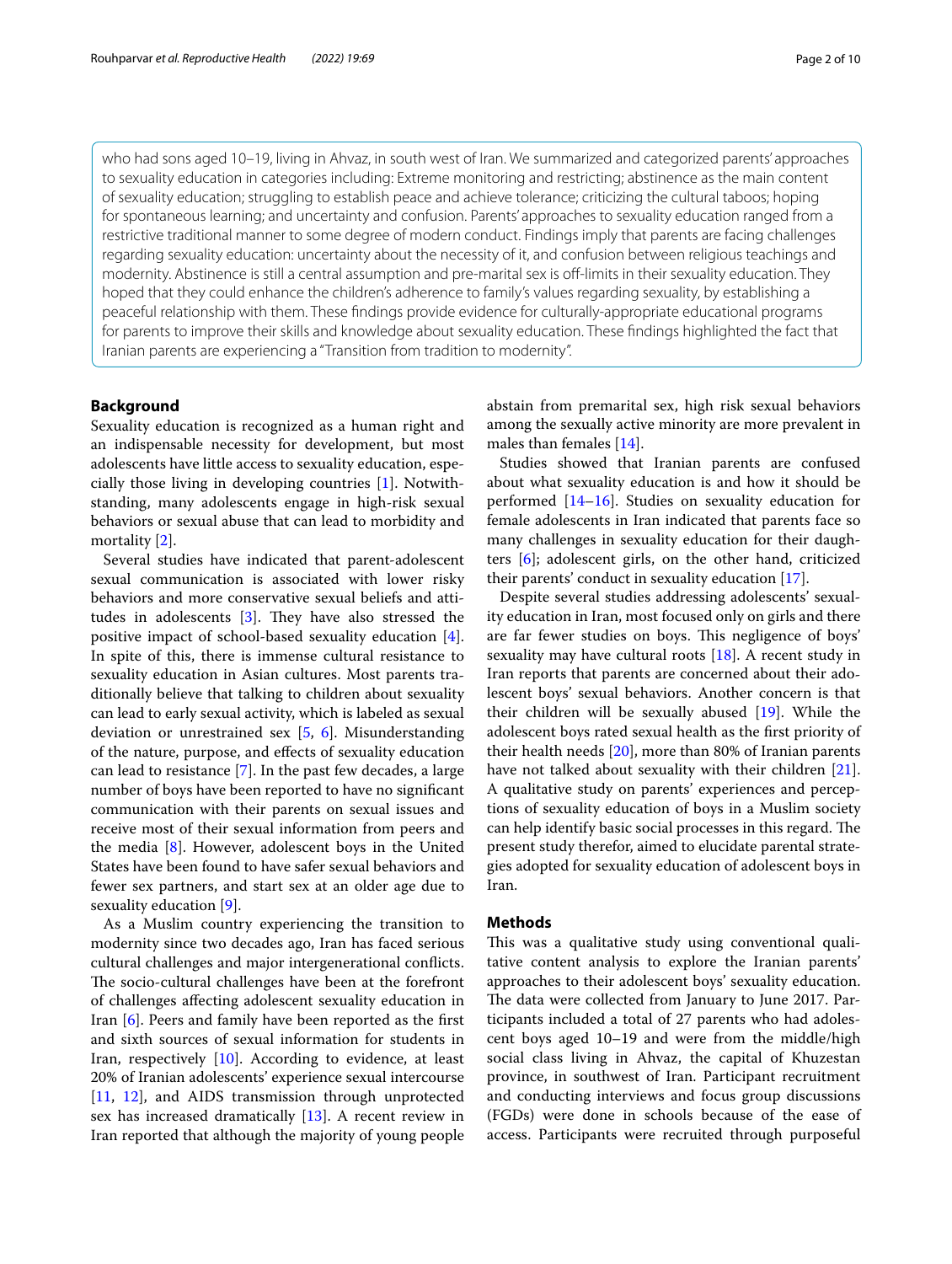sampling with maximum variation. In order to maintain maximum variation, three schools were selected from various city districts characterized with diferent socioeconomic statuses. Given the cultural sensitivity of the subject of the study and strictness of the Department of Education, official permission was obtained from the Department of Education. After obtaining the consent of the school principal, with the cooperation of the head of the Parents and Teachers Association (who was one of the parents), the parents were informed about the research subject and purpose. Eligible parents who were interested in participating in the study were recruited. The first researcher contacted the volunteer parents and scheduled an interview or FGD. Interviews and FGDs were held at schools by the frst researcher-a master's student of reproductive health. Data collection continued until data saturation. In-depth semi-structured individual interviews were conducted with six fathers and fve mothers in a private room. In addition, to providing rich data, two FGDs were held with eight mothers and eight fathers separately. FGD is an Ideal method for data gathering when addressing a sensitive topic [[22\]](#page-9-19). In FGDs, the participants were asked to share their experiences and perspectives about sexuality education of their sons.

The participants were briefed on the study objectives and process, and verbal informed consent was obtained from them. Interviews and FGDs were audio recorded after assuring them of the confdentiality and anonymity of information. The interviews began with a general question (e.g., Please tell me about your experience of your son's puberty) to allow participants to feel comfortable to start this sensitive subject. Afterward, more specifc questions focusing on sexuality education of their adolescent sons were asked (e.g., Tell me about your experience and your methods while providing sexuality education to your son. What is your viewpoint about sexuality education for adolescent boys?) in order to let them feel free to express their experience with sexuality education for their sons. Probing questions and exploratory terms were used to deepen interviews and access much richer data based on the participants' response (e.g., Would you please explain more about this case by giving examples?). Finally, they were asked to contact the researcher if they had any afterthoughts later. One interview was held for each participant. The interviews lasted from 30 to 70 min, and the length of the two FGDs were 80 and 100 min.

Data collection and data analysis were conducted simultaneously, using methods proposed by Graneheim and Lundman: 1. Verbatim Transcribing all interviews and FGDs immediately after each interview or FGD; 2. Reading the transcripts for several times to understand their overall content; 3. Determining meaning units and primary codes; 4. Classifying similar basic codes in more comprehensive classes, and 5. Determining the latent content contained in data [\[23](#page-9-20)].

To enhance the trustworthiness of fndings, we followed Lincoln and Guba's criteria, namely Credibility, Dependability, Confrmability, Transferability and authenticity  $[24]$  $[24]$ . To this aim, we took into account these measures: prolonged data collection, purposeful sampling with maximum variation in terms of age and education, member check to validate data and codes, returning of transcripts to participants after coding to ensure the correctness of codes and interpretation, and correcting codes which did not indicate the participants' intended meaning. Also, peer debriefng and external checks were used too, and codes and categories were reviewed by two experts in qualitative research after initial coding and categorizing by the frst researcher. Finally, participants' quotations were objectively presented.

## **Results**

The parents were aged from 30 to 53, and their educational attainment varied from high school to master's degrees. They were either employed by the government or self-employed.

Twenty-four sub-categories, six main categories, and eventually one theme emerged from 73 codes after analyzing parents' experiences, perceptions, and adopted approaches for the sexuality education of their boys (Table [1\)](#page-3-0).

#### **Extreme monitoring and restriction**

This approach emerged from subcategories including: Extreme monitoring, Restricting access to sexual information, Controlling and restricting relationships, Keeping silent and dodging.

The main approach of most parents engaged in the sexuality education of their sons was to assume a supervisory role and attempt to limit the boys' access or exposure to sexual information and matters. Parents take controlling measures through visible and invisible monitoring ways in receiving sexual information, controlling and restricting communication, and monitoring the boy's relationship with peers of the same and opposite sex. Followings are some of the supervisory methods used by parents:

*…We placed the computer in the sitting room where everybody is there if he wants to use it. I put it there so that I can observe him. (P.32, father, aged 43). …When he wants to go to hang out with his friends, I give him the ride so that I can see what kind of people he hangs out with? (P.2, father, aged 38). …We monitor 100%! Both me and his father. We*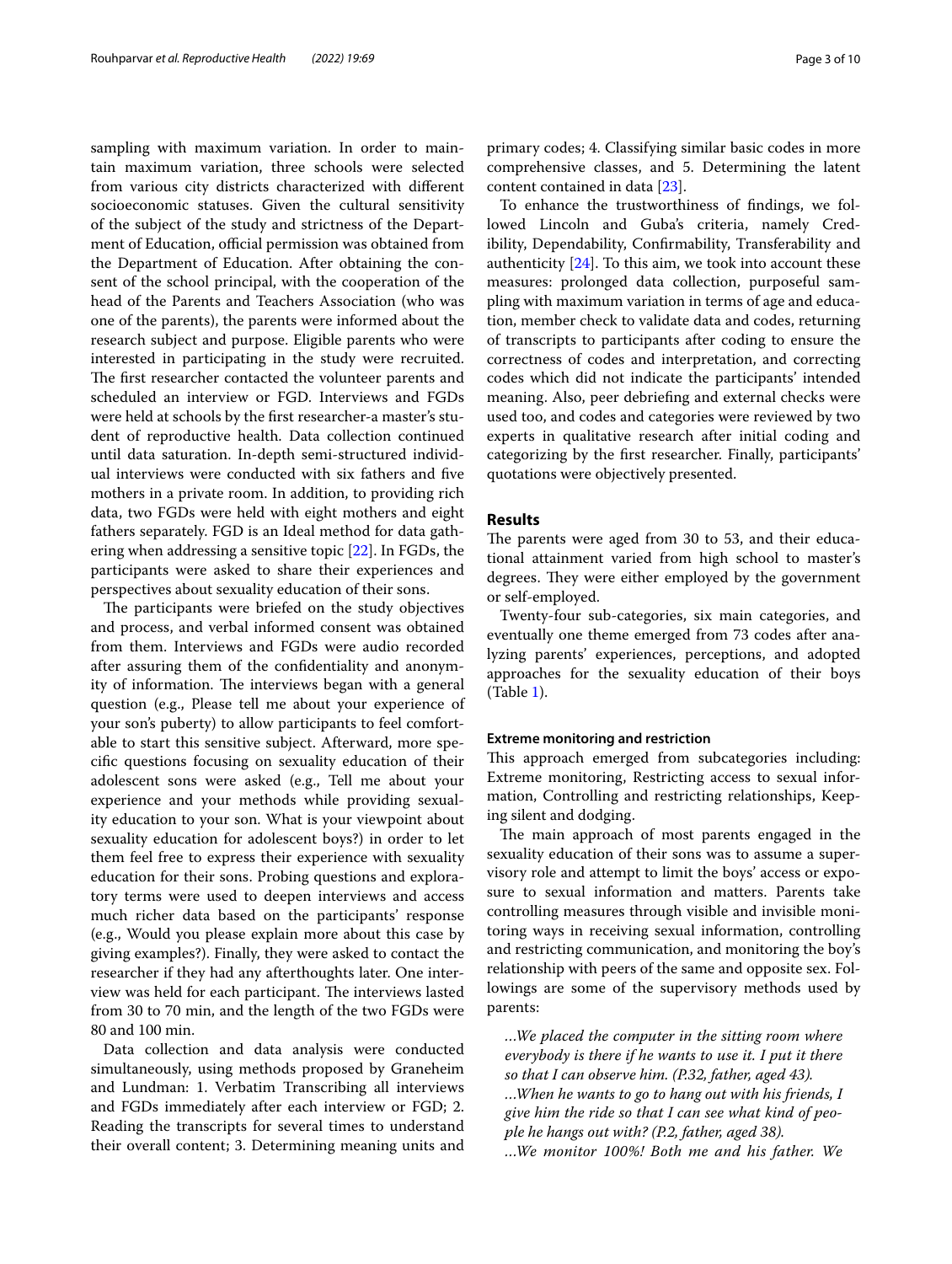### <span id="page-3-0"></span>**Table 1** Parents' approaches to sexuality education of adolescent boys

| Sub-categories                                                                                                                                                                                       | <b>Categories</b>                                   | <b>Theme</b>                                 |
|------------------------------------------------------------------------------------------------------------------------------------------------------------------------------------------------------|-----------------------------------------------------|----------------------------------------------|
| 1. Extreme monitoring<br>2. Restricting access to sexual information<br>3. Controlling and restricting relationships<br>4. Keeping silent and dodging                                                | Extreme monitoring and restriction                  | Transition from<br>tradition to<br>modernity |
| 1. Deviating adolescents' thoughts from the sexual instinct<br>2. Attempt to inhibit sexual desire and experiences<br>3. Resorting to religion as a lever<br>4. scaring and warning                  | Abstinence as the main content of sexual education  |                                              |
| 1. Avoiding violent behavior<br>2. Empathy and intimacy with adolescents<br>3. An optimistic consideration of puberty changes<br>4. Strict prohibition of sexual behaviors in a gentler manner       | Struggling to establish peace and achieve tolerance |                                              |
| 1. Criticism of negative attitudes to sexuality<br>2. Attempt to desensitize the sexual issues<br>3. Avoiding extreme restrictions<br>4. Empowerment instead of restrictions                         | Criticizing the cultural taboos                     |                                              |
| 1. Self-modeling for adolescents<br>2. Metaphorical education<br>3. Optimism about the adequacy of deterrent boundaries<br>4. Imitating their own upbringing style                                   | Hope for spontaneous learning                       |                                              |
| 1. Failure to find information about sexuality education<br>2. Inefficiency of religious solutions<br>3. Bewilderment and confusion<br>4. Disparity in parents' attitudes toward sexuality education | Uncertainty and confusion                           |                                              |

*have a satellite at home, but in his presence we do not go as far as possible on channels that may show unrestrained relationships or naked images. (P5, mother, aged 42).*

*…I know that sometimes he watches somethings on his cellphone. His mother has also seen once or twice and rebuked him seriously. (P.2, father aged 38).*

Parents' reaction to their children's sexual questions was mostly keeping silent or dodging the issue by referring the boy to another parent, giving unrealistic and childish responses, or postponing the answer until adulthood.

*…It's really hard. In such cases, I would refer him to his mother. His mother also said that you have to grow up to understand yourself! (P.4, father, aged 40).*

*…We haven't talked about sexuality. Because he is not a fan of marginal issues! I also never thought he needed to tell him anything about sexual issues (P.1, mother, aged 45).*

Acknowledging the impossibility of adolescent restriction, the parents cited information technology as an important negative factor in sexuality education of children as it makes monitoring and restriction of adolescents difficult for them. They believed that sexuality education is not a responsibility only limited to parents. One of the participants said:

*"In my opinion, there is no way to stop adolescents' access to sexual information… this is almost impos*sible. They can do everything by their cellphones, *and read and see sexual content in details with photos and videos" (p.4, father, aged 40).*

## **Abstinence as the main content of sexuality education**

This approach emerged from subcategories including: deviating adolescents' thoughts from the sexual instinct, attempt to inhibit sexual desire and experiences, resorting to religion as a lever, and scaring off and warning.

Most parents tried to deviate their children's thoughts from sexual issues by forcing them to focus on school or sports activities in an efort to inhibit adolescents' sexual desire. These parents considered sex before marriage as a sexual deviation promoting promiscuity. Thus they believed that their sons should learn how to abstain until marriage. Most parents try to inhibit the instinctive desires in adolescents, warning them pathogenicity of masturbation, scaring them, and advising on the negative consequences of sexual conduct in adolescence. Parents warned about negative psychological efects of watching pornographic contents and establishing romantic relationships, that can lead to loss of focus on their school subjects and their future. Some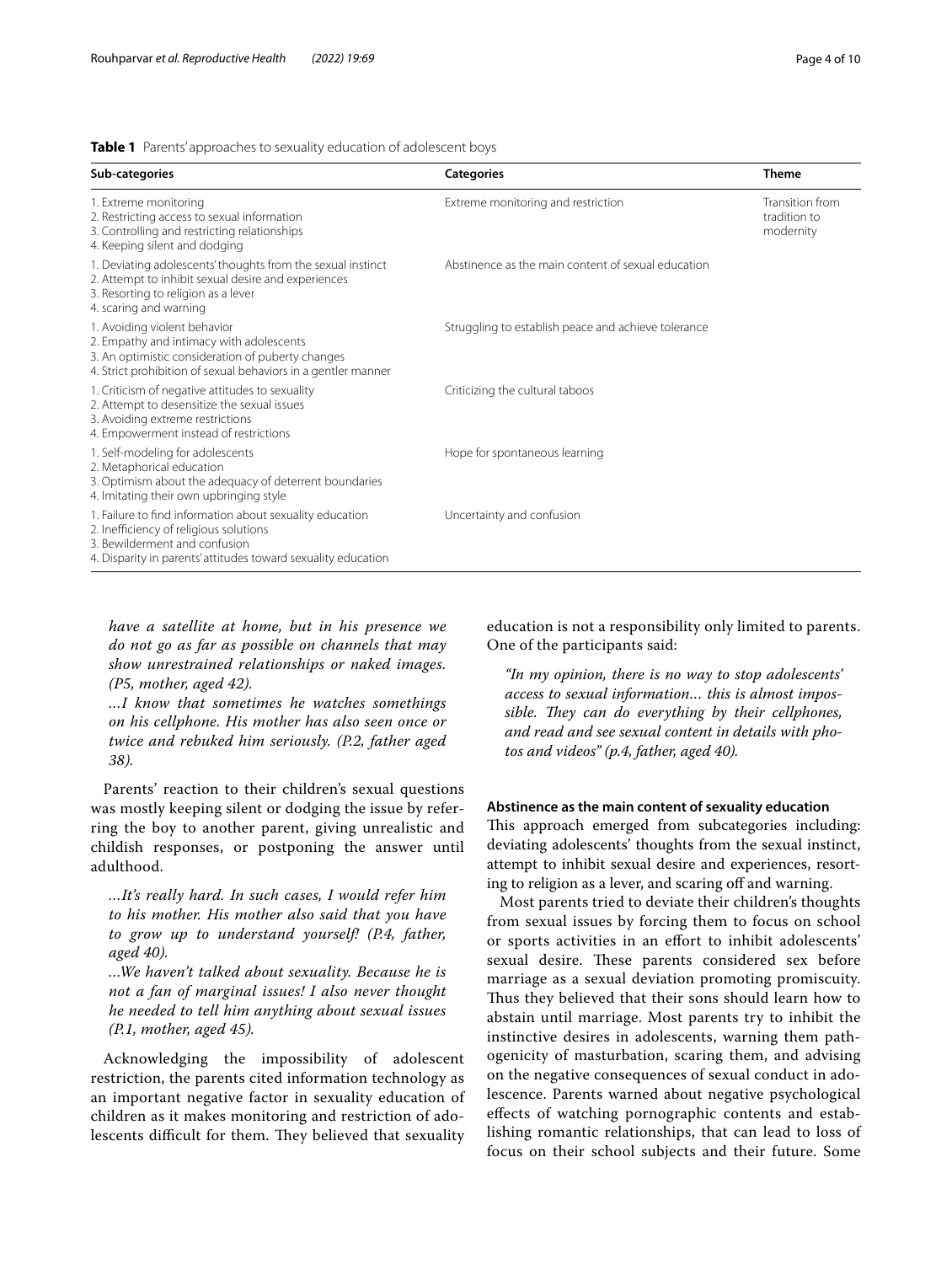parents were also pessimistic about friendship with the opposite sex, and they considered it as an introduction to illegitimate sex. This belief could be found in all of their statements:

*"It's not just a matter of friendship. I feel they are seeking the real sex and they easily sleep with their girlfriends". (P.4, father, aged 40).*

*"I completely disagree with relationships between girls and boys at this age, and my son knows if he makes a mistake, how I'm gonna react! When we watch TV series or movies about problems of street friendship, I tell my children to be aware of this, and I warn them that if they have untimely sexual, it will end in the misdirection and even a scandal". (P.3, father, aged 43).*

Religious parents also resorted to religion in their eforts to inhibit adolescent sexual desires and considered piety as an important factor in adolescent self-control.

*"Nothing like prayer can prevent the youth from going awry. I try to encourage children to pray even by force (he laughs). I do not let them lose their connection with the Quran and mosques. Children are always present in the religious ceremonies of our relatives." (P.3, father, aged 43).*

## **Struggling to establish peace and achieve tolerance**

This label was chosen for these subcategories: avoiding violent behavior, empathy and intimacy with adolescents, an optimistic impression of puberty changes, and strict prohibition of sexual behaviors in a gentler manner.

Some parents believed that having empathy with the adolescent, developing a positive and hopeful attitude towards physical/emotional changes of puberty, and avoiding violent behavior could efectively control the sexual behavior in adolescents. In their view, empathy with adolescents builds mutual trust with parents, which is an important factor in adolescent adherence to family values.

*"His mother checked his cellphone and saw that he had exchanged sexual messages and pictures with a girl. We tried to explain logically to him that*  what he was doing was very wrong. That's it! I told *him that it's too dangerous and can send both of you to hell. I talked to him more intimately. I saw that he was so scared. I said: "no problem! I under*stand this. These desires are natural. I was the *same as you when I was young". He apologized and* 

*it ended well". (P.4, father, aged 40).*

## **Criticizing the cultural taboos**

Criticism of negative attitudes to sexuality, attempt to desensitize the sexual issues, avoiding extreme restrictions, and empowerment instead of restrictions were approaches that we labeled as Criticizing the cultural taboos.

Some parents in this study had positive attitudes towards sexuality and tried to manage this stage of their son's development and growth by desensitizing sexual issues and considering these behavioral changes as normal. They criticized the negative attitude towards sexuality in the Iranian culture and pointed to its destructive efects on sexual relations in the future of marital life. These parents believed that sexuality should be neither neglected nor suppressed. Rather, instead of imposing radical restrictions on it, sexuality should be approached with a more open mind and a positive attitude. They believe that excessive separation of girls and boys (as is the case in Iran) has adverse consequences. This makes teens more curious to discover and experience sex and experience it much earlier than the appropriate time.

*"Sexual issues are not all negative; they should not be regarded as taboos. Tis makes the issue more complicated. In Iran, sexual matters have been negatively viewed. The current culture does not provide our kids with the required information and proper training, and because of this, they do not fully enjoy sexual matters. We can emphasize the positive, enjoyable and vital aspects of sexuality". (P.4, father, aged 40).*

Some parents were well aware of the importance of setting the stage for an appropriate sexuality education as one of the basic prerequisites of the sexual health of their children. For example, by creating intimacy with their children, the parents gave them the courage to express sexual issues, or by cracking jokes, they let their children to talk about private matters.

*"I tell him: O devil! You spent an hour in front of the mirror, do have you a date today? (with a smile). It gives him courage and establishes intimacy little by little. So, if he had a relationship with someone or had any problem, I know what to do, and he can tell me about it". (P.2, father, aged 38).*

Some parents believed that the desensitization of communication between girls and boys would lead to normalization of sexual desires, which contrary to our expectations, could result in delayed sexual experience in adolescents. Therefore, they allowed the first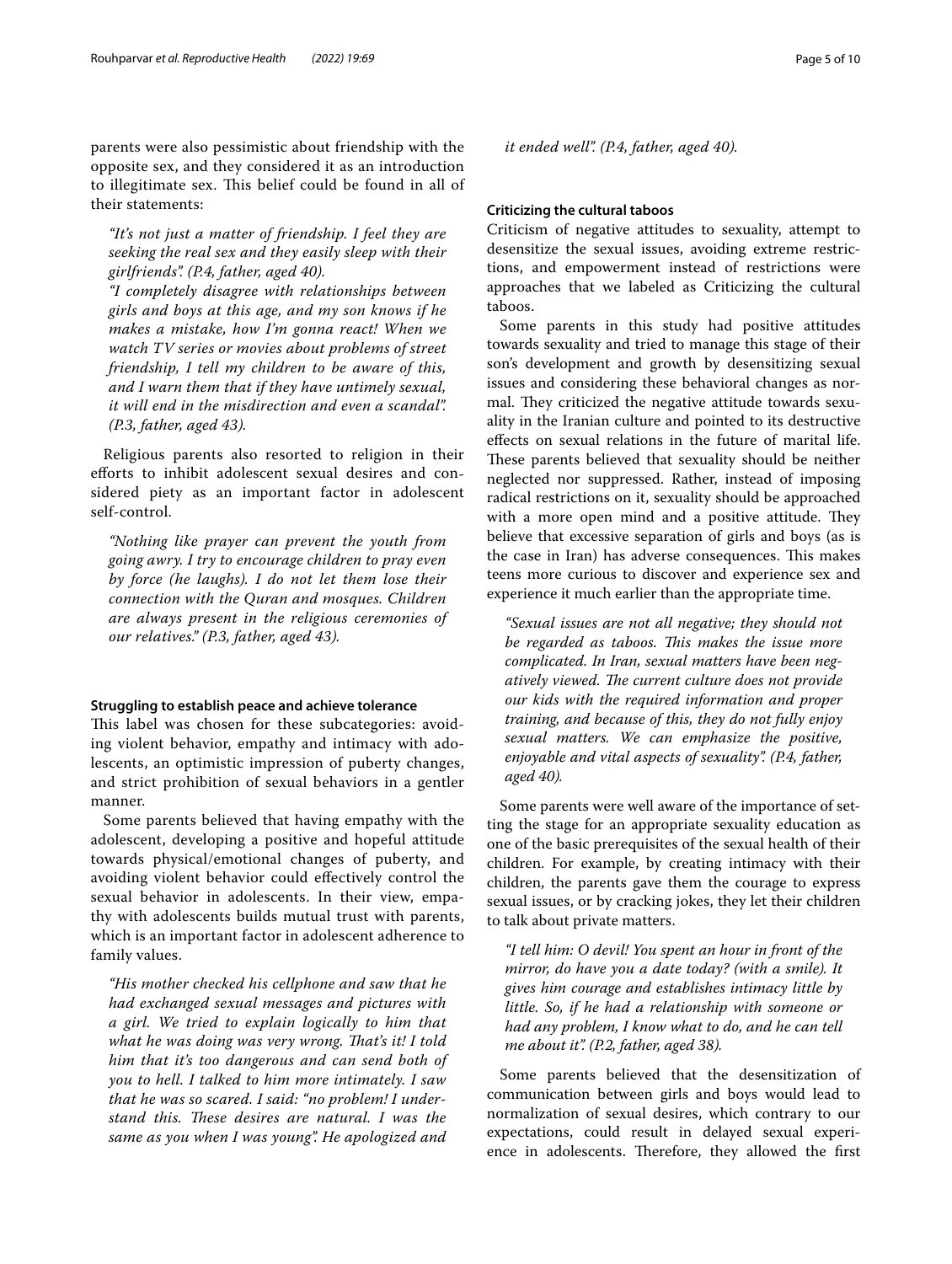communication with the opposite sex under parental supervision.

*"I do not want the relationship with the opposite sex to be a taboo or something inaccessible and special for him. Tat's too bad because he would think that there must be something special that should be explored on his own. I think that assuming it as a normal issue can help the child to maintain his life the same for more years, and then he can directly experience it". (P.5, mother, aged 42).*

*"Resistance against this issue is useless. If he goes to military service or university, he will be sexually naive and may immediately fall in love with any girlish coquetry. If I allow my son to experience everything at home, it will have better results and I will have fewer concerns." (P.2, father, aged 38).*

Admitting the impossibility of a complete restriction of adolescents, especially boys, parents believed that instead of limiting the teenagers' interactions, they should be empowered to reduce their vulnerability. They considered this as a kind of child immunization to protect them against the dangers of society.

*"I like to make him a bit free; that is, if he experiences some dangerous or inappropriate things, I will consider it as a vaccine that can immunize him against bigger storms!" (P.9, father, aged 53).*

These parents believed that extreme restrictions lead to adolescents' clandestine behavior and cause irreparable harm:

*"Any extreme pressure and restriction will undoubtedly have a reverse efect and makes the satisfaction of this need be done in a much worse and more dangerous way. I'm not against the internet, satellite receivers, cell phones, or even girlfriends, but all of these should be under remote control". (P.4, father, aged 40).*

## **Hope for spontaneous learning**

Self-modeling for adolescents, metaphorical education, optimism about the adequacy of deterrent boundaries, and imitating their own upbringing style were approaches that were adopted by some parents.

It is worth mentioning that even some educated parents believed that sexuality education would occur naturally, spontaneously and indirectly through the teenager's interaction with society.

In fact, the approach some parents adopted for the sexuality upbringing of their sons seemed to depends largely on their own experiences in this regard. They believed that the way they were brought up was positive and so

they wished to imitate this method for their sons. A father mentioned it in these words:

*"I have tried to let him gain this information naturally from here and there. I gave him freedom, but I also monitored him. I might be wrong! But I myself learned it (sexuality) from nobody and I gradually learned it from the social environment, especially university. I think this is an appropriate option. It means giving freedom to children in a natural but controlled way; especially nowadays that there are social networks". (P.9, father, aged 53).*

*I do not think I need to tell him at all. When he grows up, he understands everything himself. It's better that way. Did anyone teach us? These things should not be said at home. (P.6, Father, aged 46).*

According to the opinion of these parents, in families where moral values prevail and adolescent relationships are controlled, the sexuality education of children is not a major concern, even if they do not directly talk about sexuality education. A father commented:

"The reason why I don't get involved in my son's edu*cation in this feld is that I'm sure he can do it and overcome this problems thanks to the safe atmosphere in the family, since it had happened to me and posed no problem for me. I have put the responsibility on him to some extent because I knew his personality. His connection with the outside is limited to a few friends, so it is not a concern for me, or at least I am optimistic" (P.9, father, aged 53).*

Emphasizing the fact that parents' behavior serves as a role model for adolescents' behavior, some parents tried to act as a model for their adolescents, especially during social interactions with the opposite sex:

*"I want my son to follow my lead as much as possible not anyone else. I have seen the impact of this behavior on my son. If I act as a role model myself, I can better impress him". (P.4, father, aged 40).*

Parents preferred metaphorical and indirect education to direct discussion of sexual issues. For instance, teaching their child to respect individual privacy served as a metaphor for the existence of private relationships. From their point of view, this privacy created a sense of sexual security.

*"We taught him how to respect people's privacy since childhood; that women and men may have privacy issues. On the other hand, when we knock on the door of his room, this represents showing respect to his dignity and he will feel safe if he has something in his privacy". (P.5, mother, aged 42).*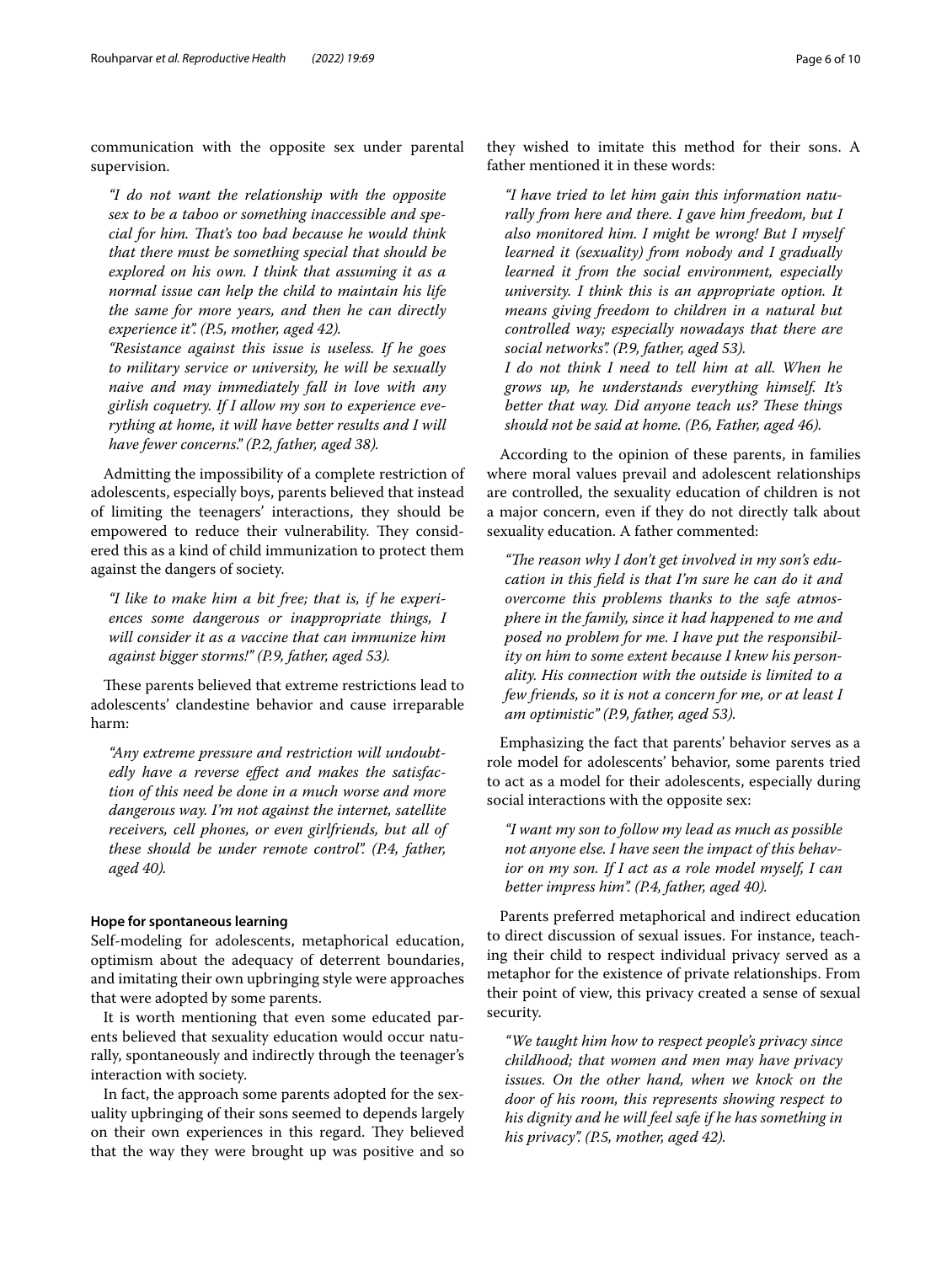## **Uncertainty and confusion**

This approach emerged from these subcategories: failure to fnd information about sexuality education, inefficiency of religious solutions, bewilderment and confusion, and disparity in parents' attitudes toward sexuality education.

Most parents felt poorly equipped to have conversation with their sons about sexuality, but were willing to receive information on appropriate approaches of doing it. They pointed out this incompetence with the following statements:

## *… I do not know how to tell him! (about sexuality). (P.6, father, aged 46).*

*"Unfortunately, because we are not trained in this feld, I do not know what the ideal way is. Should the family play a 100% role? Is it 50–50 between school and family? Is it possible by referring a teenager to read a book? I am almost illiterate in this regard. I have a big question in my mind that what the ideal approach is? Perhaps, there is no a single ideal approach" (P.9, father, aged 53).*

*It's really weird confusion! I get desperate sometimes! Do I have to quarrel him seriously? Or take her cell phone from him? Or cut the house internet? Or should I go fnd that girl? In my opinion, these are not the solution. I do not know what to do! (P.4, father, aged 40).*

None of the parents referred to books or any other kind of education for parents about the sexuality education. This issue reflects the neglect of parents' education in this regard.

*… I have not seen any book in this feld (P.9, father, aged 53).*

*… I have tried a lot to fnd out more about this (sexuality education) but I have not seen. (P.4, father, aged 40)*

parents face the dilemma of following the religious rules or modern life style. They pointed to their confusion between tradition and modernity, to the inefficiency of religious precepts for use nowadays.

*I think 90% of teens masturbate. Well, from a religious point of view, this is a great sin. But what is the solution that religion recommend? What to do? For a young person, sometimes this is the only way to empty himself. In my opinion, any way to suppress this issue fails. Religious says marriage. Should a 16-year-old boy get married? Should he accept the responsibility of a family? It is very different now than it was 1400 years ago! (P.2, father, aged 38).*

Disparity in parents' approaches to sexuality education was another challenge in families. This means that even in a family, the same attitudes and practice is not adopted by the parents regarding sexuality upbringing.

*I know that sometimes he watches somethings on his cellphone. His mom has seen him watching this stuf and reprimanded him. But I turn a blind eye to it! His mom is too sensitive to these (sexual) issues and makes a big deal of it! Because my wife's family are very religious and have very restricted relationship. Maybe because I am a man and I understand him more (P.2, father, aged 38).*

*… his father is too strict to these issues (sexuality). If he notices (that he has made a mistake) he will deal severely with him! (P.7, mother, aged 30).*

## **Discussion**

This study aimed to explore parents' approaches to sexuality education of adolescent boys in Ahvaz, southwest of Iran. Findings indicated that parents' approaches to their son's sexuality education ranged from a lack of understanding the necessity of sexuality education, to acknowledging their ignorance and incompetency for sexuality education. Parents' experiences and perceptions of sexuality education of their sons refect their confusion, uncertainty and inefectiveness in dealing with their children's sexuality education. Parents struggle with their beliefs, norms of society and their sons' expectations and beliefs. This confrontation results in a set of conservative policies by parents, enabling them to maintain their power, control performance, reduce the intergeneration gap, and utilize a kind of peaceful upbringing method to decrease tensions and challenges of sexuality education. They adopted an intermediate behavior by relying on their scattered learning infuenced by the huge intergeneration gap.

None of the parents referred to books or any kind of education for parents about the sexuality education. This issue refects the community's neglect of parents' education in this regard.

A study in Iran indicated that parents' beliefs about sexuality upbringing of children are fragilely oscillating. They are not aware of what sexuality education is and how sexuality ethics should be taught. Their approach to sexuality upbringing is a contingency approach. In other words, only when they have a problem, they think about the solution. Until a problem has arisen, they do not explicitly talk about sexual issues, and even sometimes consider it as the reason for attracting adolescents to sexual behavior  $[15]$ . This issue was also detected in our study. Some parents, when asked about children's sexuality upbringing, said that so far there has been no case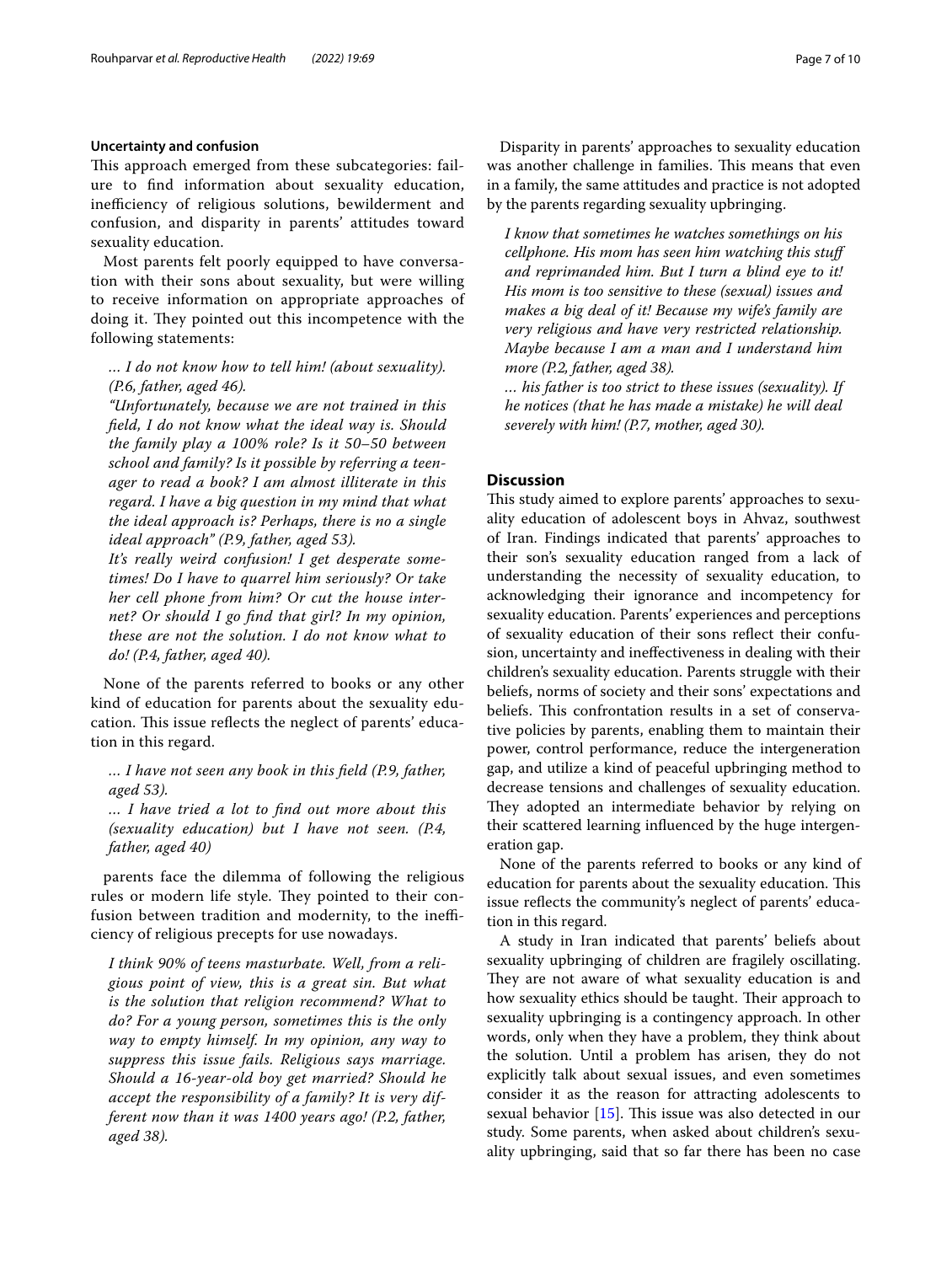in which they want to talk to their child about it. Parents 'refusal to talk to their children about sex can lead to consequences such as adolescents' pregnancies and STDs that threaten their sexual health.

Studies indicated that while the content of parents' messages is more focused on abstinence, peer and media messages are signifcantly about the positivity of sex [\[8](#page-9-6), [25\]](#page-9-23). Adolescents talk to their peers about the details of sexuality  $[26]$ . This is why parents tend to impede their children's access to permissive attitudes and detailed information about sex by controlling, limiting, and monitoring their children's relationships with peers.

As mentioned above, parents take efforts to suppress their sons' sexual desire and behaviors by resorting to ways to strengthen religious beliefs and provide warning about sexual behavior. Similarly, other studies reported that Christian parents used church attendance or reading the Bible as ways for their children's sexual upbringing instead of talking to them directly. Religious parents talk less with their children about sexual relationship or methods of contraception, and they frst emphasize religious values and abstinence [[27](#page-9-25), [28\]](#page-9-26). According to a study on sexuality upbringing style in the Iranian families, parents paid more (though inadequate) attention to sexual morality, and the least attention was devoted to sexual knowledge [\[29](#page-9-27)]. In our study, none of the parents mentioned protected sex in communicating sexuality education with their sons. Parents implied uncertainty about their sons' commitment to abstinence and raised concern about their engagement in sexual relationship, nevertheless their sexuality upbringing was limited to abstinence, and it is noteworthy that none of the parents referred to skills which enabled teenagers to do abstinence. Even though some of parents referred to the inefficiency of restriction, they rely on it as an appropriate solution. The skill-based sexual health education is supported by international institutions such as WHO, UNESCO, UNFPA in the adolescent sexuality education [[1\]](#page-8-0).

One of the signifcant fndings of the present study was the positive attitude of some parents toward sexuality and criticizing sexual taboos in sexuality education. This finding was inconsistent with previous studies conducted on sexuality education of children in Iran over the past few decades. Iranian adolescent girls criticized the negative attitude of adults towards sexuality, and their resorting to frightening and denigration of the consequences of having sex [[17](#page-9-14)]. In fact, sociocultural changes of Iran in recent decades have changed some parents' attitude toward the necessity and type of sexuality upbringing of children. Nevertheless, a recent study in Iran has indicated that 82% of parents still do not talk about sexual issues with their children [[21\]](#page-9-18). This is mainly due to lack of parents' training on how

to teach sexual issues. Studies have indicated, On the other hand, studies indicated that there is a relationship between parents' attitudes and their children's attitudes toward sexuality. There is also a relationship between parent–child communication about sexuality, and sexual behaviors of children [[30\]](#page-9-28). It means that parents' negative attitudes toward sexuality can be passed on to their children and parent–child communication about sexuality, can reduce early sexual behaviors of children. This issue emphasizes the importance of educating parents.

There are several opinions highlighting that effective sexuality education should be based on individual values, ethical beliefs, and ethnic and religious backgrounds [\[31](#page-9-29)]. Sexuality education will be successful if the cultural context is not ignored  $[32, 33]$  $[32, 33]$  $[32, 33]$  $[32, 33]$  $[32, 33]$ . There are some beliefs that what is important in sexuality education is morality. The most important point is that sexual morality is based on family values. Families have both rights and responsibilities in sexuality upbringing [[34](#page-9-32), [35](#page-9-33)]. Parents are the most natural sexuality educators for children. They have the best position to support adolescents to face their sexual life [[36\]](#page-9-34). According to our fndings, in sexuality education of children, Iranian parents consider themselves entitled to restrict their children's sexual behaviors rather than being responsible for educating them. This finding highlighted the importance of educating parents.

In our study, some parents showed their optimism about the efectiveness of their monitoring role as well as positive impact of the family's atmosphere. They considered the unlikelihood of their children' engagement in sexual relationship, thus they were sure that, frstly, there was little need to directly discuss sexual issues with their teenagers, and secondly, there was no serious threats for their sons. Eisenberg indicated that parents who were sure that their children are engaged in romantic relationships were more likely to talk to their teenagers about sexuality [[37](#page-9-35)]. Previous studies reported an inhibitory impact of parents' monitoring on adolescents' sexual behaviors [[38](#page-9-36)].

A comparison of the fndings of this study with previous studies indicates that the middle/high-class parents in Iran have relatively similar beliefs about the necessity of abstinence from premarital sex for both their sons and daughters [\[6](#page-9-4)]. Similarly, challenges that Iranian parents face in sexuality education are the same for both male and female adolescents. Surprisingly, parents' concerns about the sexuality education of boys are not less than those of girls, they had the same concerns in this regard [[16,](#page-9-13) [19\]](#page-9-16). A recent study in Iran showed that parents of adolescent boys have unmet educational needs regarding sexuality education. They believed that both teachers and parents should be trained on sexuality education [\[19\]](#page-9-16).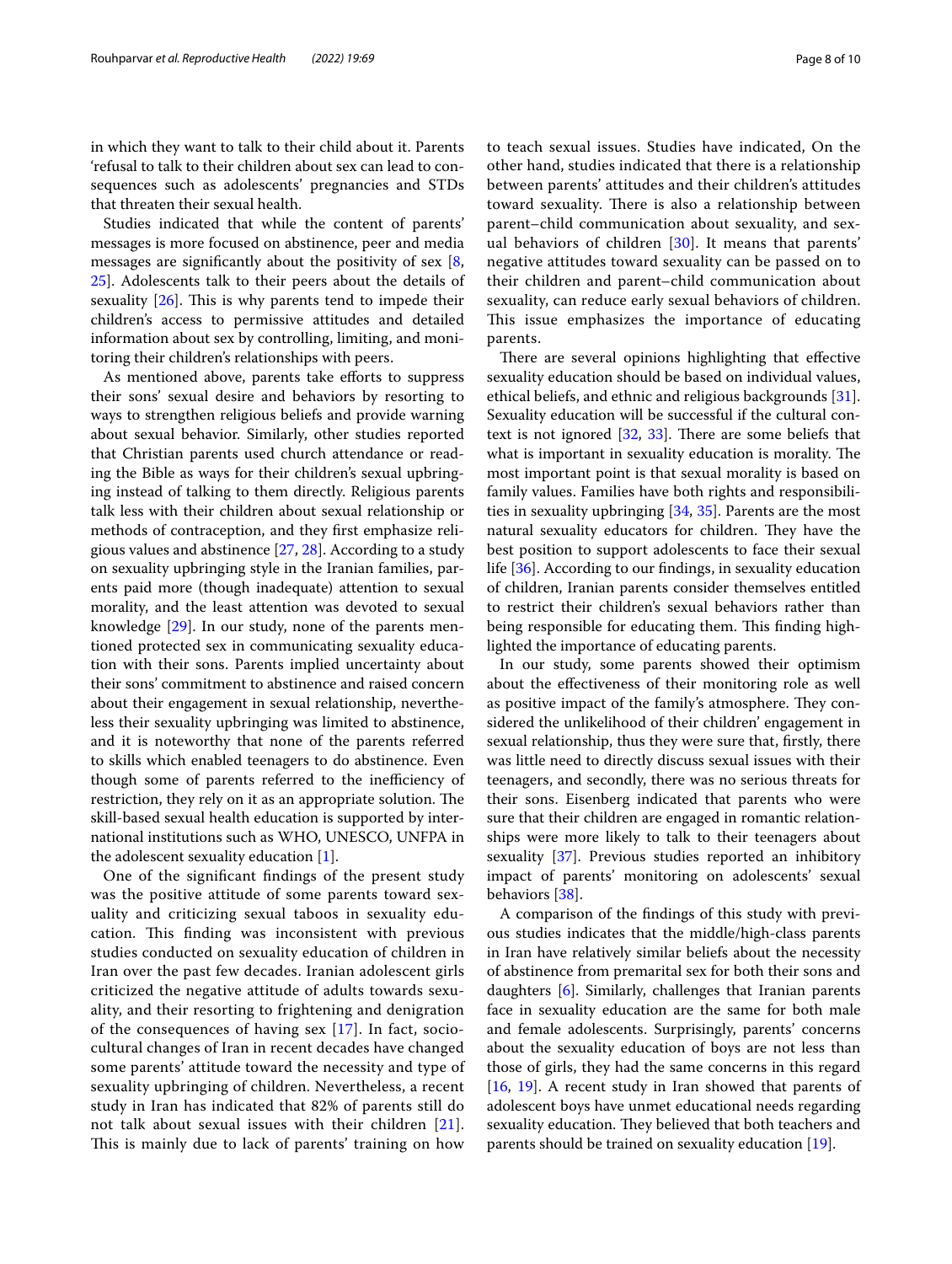At the policy level, despite the fact that some policymakers recognize the importance of addressing adolescents' sexual health including sexuality education, eforts in this area have been inconclusive due to a lack of consensus on how to provide and what should be the content of this education. Sexuality education in social settings especially for adolescents is facing lack of advocacy [\[14](#page-9-12)]. From an Islamic perspective, the relevance of sexuality education in social settings such as schools is controversy because it may violate the principle of modesty. Sexuality education for children does not in itself against modesty. To comply with the principle of modesty, it should preferably be restricted to family environment, and based on Islamic principles i.e., emphasis on abstinence, and prohibition of pre-marital, extra-marital, and homosexuality [\[34\]](#page-9-32). However, studies have reported that abstinence-only programs have not been completely successful in preventing risky sexual behaviors in adolescents [\[39](#page-9-37)]. Recent studies in some non-Muslim communities have also reported that some parents believe that some issues should only be addressed at home, although they acknowledged that this often does not happen [\[40\]](#page-9-38).

The present study was among the first studies to address the sexuality education of adolescent boys in Iran. However, it has some limitations: the participants were limited to middle/high class families who were not necessarily representatives of the population. Future studies can enrich data by explaining the adolescents' experiences of sexuality education they have received from their parents.

## **Implications for policy and practice**

The findings provide implications for developing adolescents' sexual health promotion programs in Iran. Focusing on educational programs for parents seems to be a faster and more acceptable solution, given the lack of legal support for formal sexuality education programs in social settings such as schools in Iran. Some parents who acknowledged their lack of competence for sexuality education seems to be open to receiving culture-appropriate educational programs. At the policy level, the life skills approach may be associated with greater acceptance by stakeholders in current political and social conditions of Iran.

## **Conclusions**

Parents' approaches to sexuality education of their sons depicts an outlook stream of transition from tradition to modernity. While some parents are still committed to the traditional approaches and optimistic about their efectiveness, others try to desensitize sexuality education by criticizing cultural taboos surrounding sexuality. Findings imply that parents are facing challenges regarding sexuality education: uncertainty about the necessity of it, and confusion between religion teachings and modernity. However, abstinence is still a central assumption in their approaches and pre-marital sex is of-limits in their sexuality education. They hoped that they could enhance the children's adherence to family values, by establishing a peaceful relationship with their children. These findings provide evidence for culturally- sensitive educational interventions for parents to improve their skills and knowledge about sexuality education.

#### **Abbreviations**

WHO: World health organization; UNFPA: United Nations population fund; UNESCO: United Nations educational, scientifc and cultural organization.

#### **Acknowledgements**

The authors are deeply grateful to all parents participating in the research as well as the research deputy of Ahvaz Jundishapur University of Medical Sciences for their fnancial support.

#### **Authors' contributions**

ZR collected and analyzed data and wrote the initial draft of manuscript; MJ supervised the study, participated in conceptualization and design of the study, data analysis and interpretation, and critically revised the manuscript; SS participated in analyzing and interpretation of data and writing the initial draft. All authors read and approved the fnal manuscript.

#### **Funding**

This article is part of an M.S. thesis in reproductive health conducted by the frst author. The research deputy of Ahvaz Jundishapur University of Medical Sciences fnancially supported this study (Grant code: RHPRC-9502).

#### **Availability of data and materials**

The datasets used and/or analyzed during the current study are available from the corresponding author on reasonable request.

#### **Declarations**

#### **Ethics approval and consent to participate**

The study protocol was approved by the Ethics Committee of Ahvaz Jundishapur University of Medical Sciences (Ethic code: IR.AJUMS.REC.1395.187).

#### **Consent for publication**

Not applicable.

#### **Competing interests**

The authors declare that they have no competing interests.

#### **Author details**

<sup>1</sup> School of Nursing and Midwifery, Ahvaz Jundishapur University of Medical Sciences, Ahvaz, Iran. <sup>2</sup> Reproductive Health Promotion Research Center, Ahvaz Jundishapur University of Medical Sciences, Ahvaz, Iran. <sup>3</sup> Department of Reproductive Health and Midwifery, Faculty of Medical Sciences, Tarbiat Modares University, Tehran, Iran.

## Received: 5 June 2021 Accepted: 1 March 2022<br>Published online: 19 March 2022

#### **References**

<span id="page-8-0"></span>1. United Nation Population Fund. Comprehensive Sexuality Education: Advancing Human Rights, Gender Equality and Improved Sexual and Reproductive Health. 2010. Available at: [https://www.unfpa.org/resou](https://www.unfpa.org/resources/comprehensive-sexuality-education-advancing-human-rights-gender-equality-and-improved)